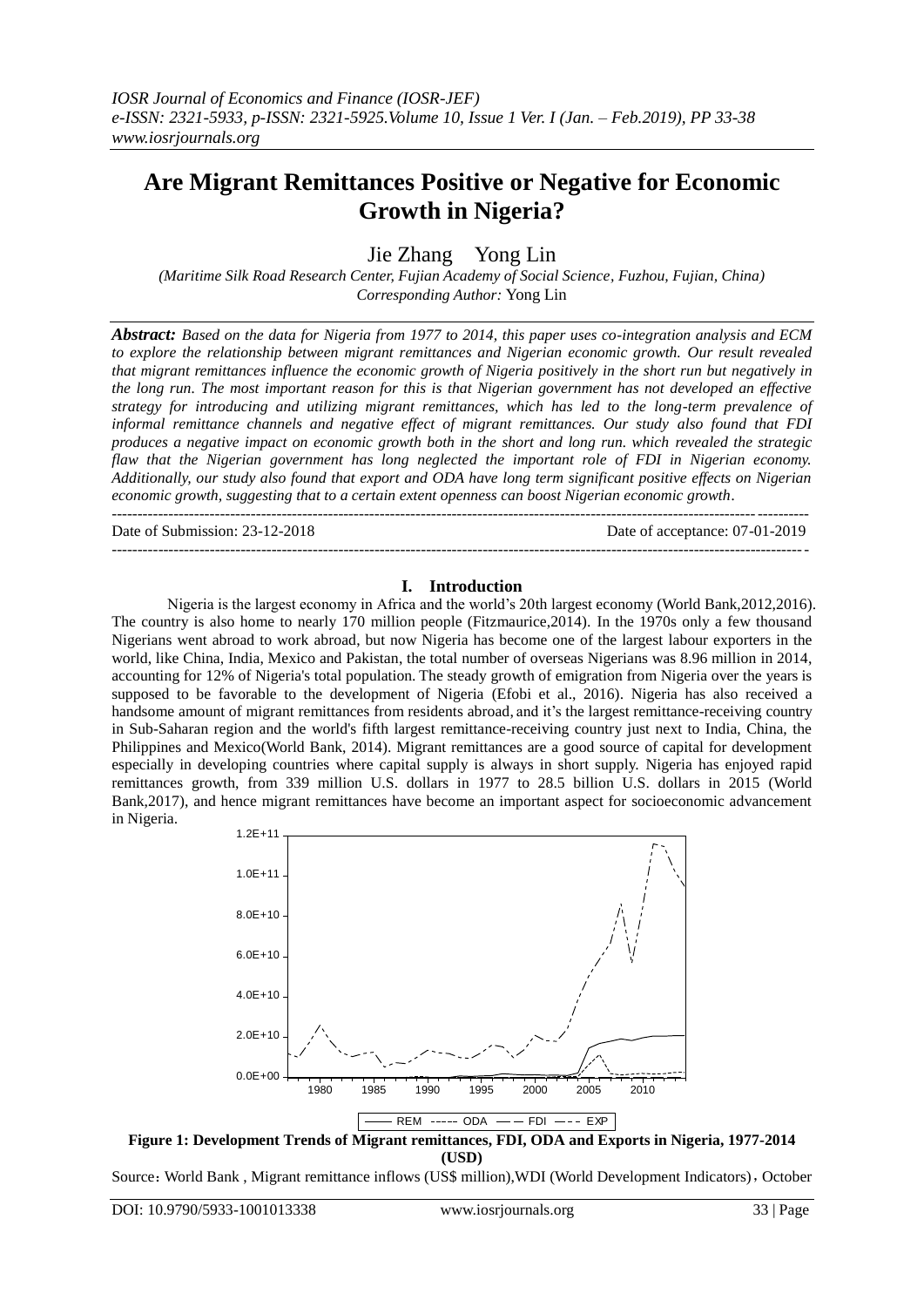2016, http://data.worldbank.org.cn/data-catalog/world-development-indicators

In the 1960s and 1970s most of the foreign capital flowing into Nigeria was government development assistance (ODA). In the 1980s, foreign direct investment (FDI) began to emerge in Nigeria. From the figure shown above, we can see that migrant remittances in Nigeria have increased rapidly since the late 1970s ,and since the mid-to-late 1990s, migrant remittances have replaced FDI and ODA as Nigeria's main source of foreign capita (Iheke, 2012). In the first decade of 21st century, Nigeria has become the country with the largest amount of migrant remittances among African countries, and migrant remittances have become the second largest source of foreign exchange earnings in Nigeria that are second only to oil exports (Oduh & Urama, 2012;Oluwafemi & Ayandibu,2014).

From 2000 to 2011, the country experienced a massive outflow of labor, with some 10 percent of the population living and working abroad by the end of 2010. Migrant remittances also showed an upward trend during this time.In 2005, migrant remittances accounted for 6% of GDP, while foreign direct investment and securities investment were 4.4% and 1% respectively (Oduh & Urama, 2012). In 2006, while the ratio of foreign direct investment (FDI) to GDP dropped to 3.3%, that of migrant remittances increased to 12.0% at the same time. In 2006, the ratio of migrant remittances to GDP was almost double that of government expenditure in the GDP. In fact, except for 2002-2003, the ratio of migrant remittances to GDP in 1999-2010 exceeded that of FDI. However, the size of migrant remittances is still relatively small compared with crude oil exports. Between 1999 and 2010, crude oil exports accounted for nearly half of the country's gross domestic product, 38.4% even during the financial crisis. However, in 1996 Nigeria migrant remittances accounted for only 0.4% of GDP, and in 2005 to 13.04%. Between 1970 and 2010, the average ratio of migrant remittances to GDP in Nigeria was 8.31% (Olubiyi,2013) .In the literature, the migrant remittances are a significant component of Nigerian GDP and can exert an important impact on economic growth. But what doubts us is that during the same period Nigerian economy experienced the slowest rise in real GDP in Western Africa (World Bank,2012), which seems that the increase in migrant remittances did not significantly influence economic growth. Is this the truth or not? Indeed we wonder whether migrant remittances are positive or negative for economic growth in Nigeria. Unfortunately, migrant remittances in Nigeria are underreported and their effect on economic growth is not adequately studied. That is why we consider investigating the role of migrant remittances in Nigeria's growth trajectory is particularly relevant. In view of this, our study would like to identify the relationship between migrant remittances and economic growth of Nigeria by analyzing time series data of years 1977 to 2014.

According to the literature ,economic growth can be driven by many factors, but for our analysis four variables were employed, which include migrant remittance, foreign direct investment inflows (FDI), official development aids (ODA) and export of goods and services. The aim of this research is to assess the impact of migrant remittances, along with FDI, ODA and export on Nigerian economic growth. And no doubt export is the largest part of Nigerian GDP, and can certainly promote economic development of a country. In many previous studies, FDI inflows can also produce relative higher investment returns which can stimulate economic growth. We expected migrant remittances, export and FDI all have a positive and a significant impact on Nigerian economic growth. ODA is the net official development assistance which is supposed to promote economic development and welfare of recipient countries, but in Africa many previous studies found that ODA was an obstacle to economic growth . So we expected a negative and a significant impact of ODA on Nigerian economic growth.

This paper consists of four parts: following the introduction is the theoretical and empirical review of past literatures, part three deals with modeling framework for estimation results and interpretation of estimation and part four concludes on the basis of analysis.

## **II. Literature Survey**

A lot of present studies claim that there is significant direct and indirect positive relationship between migrant remittances and economic growth in the recipient countries, but many other scholars still claim a negative relationship between migrant remittances and economic growth. Gupta et al. (2007) hold that migrant remittances might augment recipient households' resources, smooth consumption, provide working capital, reduce poverty, and have multiplier effects through increased household spending, but whether migrant remittances would help economic growth directly remains an inconclusive issue. Furtherly Stahl & Arnold (1986) argued that the use of migrant remittances for consumption may actually have a positive effect on growth because of their possible multiplier effect. Ziesemer (2007) proposes a savings channel that relates migrant remittances with growth. He finds that migrant remittances have a positive impact on growth.

Some empirical studies (Pradhan ,2008; Fayissa & siah,2010;Naeem Hussain ,2009;Emmanuel,2010) obtained findings in support of a positive impact of migrant remittances on economic growth and they found that the enhancing effects of migrant remittances to promote economic growth. Using the ARDL method on the basis of the data from 1976 to 2010, Paul et al (2011) found that the long-term relationship between remittances and GDP in the Bangladesh. According to Yang(2004), Woodruff & Zenteno (2001), migrant remittances may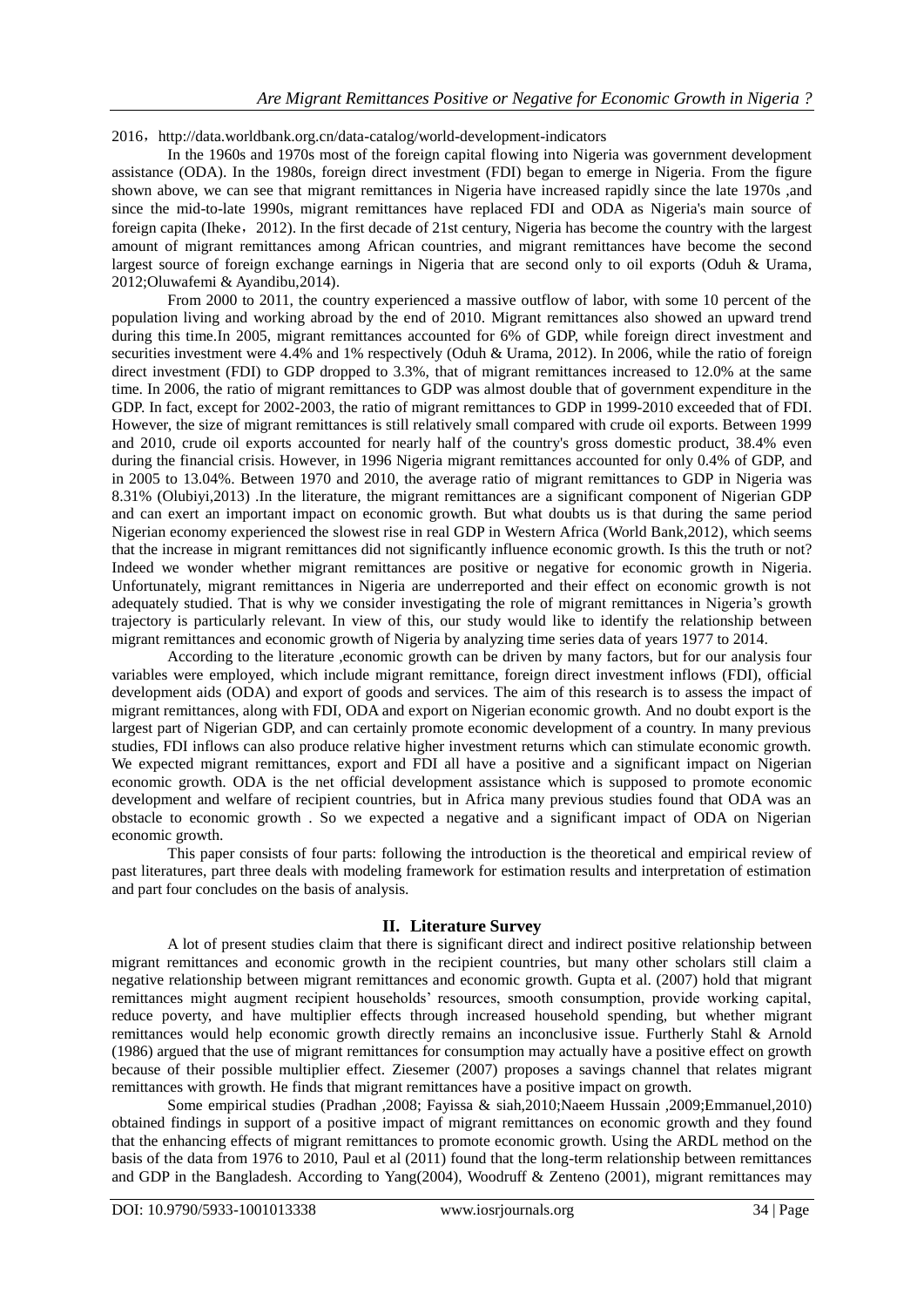release credit constraint of domestic economy and stimulate private investment. Buch et al (2004) also claim that migrant remittances could spur economic growth directly or indirectly. Giuliano & Ruiz Arranz (2005) confirmed that the positive effects of migrant remittances on the growth of developing countries using a panel data of 37 African countries. Fayissa & Nsiah (2010) provided new evidence that migrant remittances can boost growth in countries in which financial development is less developed. In Chami et al.'s view (1991), migrant remittances can help to promote a country's economic growth, improve macroeconomic stability and mitigate adverse external shocks. Several other studies shows that migrant remittances can boost growth through supply of additional foreign exchange and funding of businesses (Amuedo-Dorantes et al., 2010), improvement in human capital (Edwards & Ureta, 2003 & Amuedo-Dorantes et al, 2008), and reduction in macroeconomic volatility (Barajas et al. 2009).

There are opposite scholarly opinions to the impact of migrant remittances on economic growth and development. Singh, Haacker & Lee (2009) found a negative and significant effect of migrant remittances on growth. This result is consistent with the finding of Chami, Fullenkampb & Jahjah (2003) who found that migrant remittances are unlikely to stimulate economic growth for reducing labor market participation. Chami et al. (2005) argued that migrant remittances might depress production of their home country using cross-country panel data. Using a sample of 100 countries for the period 1970 to 2003, Freund and Spatafora (2005) found no statistically significant relation between migrant remittances and economic growth. Similarly Lopez et al. (2007) holds that migrant remittances retard growth through a real currency appreciation and reduced competition in tradable goods. Adams(2010)Being effective in reducing poverty and promoting health in developing countries, migrant remittances can also lead to negative impact on labor supply, education and economic growth .Barajas et. al. (2009) found that migrant remittances have insignificant or even negative effects on economic growth. This is not consistent with those economists whose view is that migrant remittances have significant positive effects on economic growth, and Giuliano & Ruiz-Arranz (2009) agree with him.

In Nigeria, Udah (2011) showed that migrant remittances affect economic performance in Nigeria through its interaction with human capital and technology diffusion. In his study, Olubiyi (2009) found that migrant remittances have a positive effect on demand deposit, liquidity and Deposit Money Bank (DMB) credit and loan in Nigeria Tuaòo-Amador et al. (2007) analyzed the relationship between migrant remittances and Nigeria's GDP, and concluded that the migrant remittances can contribute to economic growth. Udah's study (2011) also found that Nigeria's economic growth benefited from migrant remittances, so the government should make preferential policies to attract more migrant remittances to invest in educational development and technological development. Oke et al. (2011) also held a similar view that migrant remittances have a positive and significant impact on Nigeria's loanable funds, contributing to financial development. But Chami et al. (2005) analyzed the relationship between migrant remittances and the economic growth in Nigeria and other countries on the basis of panel data from 1970 to 1999 and found a significant negative impact of migrant remittances on economic growth. Oduh & Urama (2012) also claimed that in Nigeria migrant remittances hardly influenced economic growth. As can be seen from the above literature review, migrant remittances have both positive and negative impacts on economic growth in Nigeria.

### **III. Empirical Analysis And Result Discussions**

Following the theoretical literature of the two gap model of economic growth coupled with an assumption of open economy, the functional relationship between migrant remittances and economic growth of Nigeria are expressed as: GDP = f(REM,FDI,ODA,EXD,EXP)……………………………………………...……………...…………….…(1) In a linear function, it is represented as follows, GDP<sup>t</sup> =α0+α<sup>1</sup> REM<sup>t</sup> +α2FDIt +α<sup>3</sup> ODA<sup>t</sup> +α4EXPt +εt ……………………...……………...……………. …… (2) Where GDP=Nominal gross domestic product(US\$ million) as proxy of economic growth; REM= Migrant remittances as proxy of migrant remittance inflows (US\$ million); FDI = Foreign direct investment(US\$ million) as proxy of foreign direct investment; ODA = Net official development assistance received(US\$ million); EXP = Export as proxy of export of goods and service, measured in US\$ million;  $t = time$ : ε = error term;  $\alpha_{o}$  = the constant term;  $\alpha_1$ = coefficient of migrant remittances;  $\alpha_2$  =coefficient of FDI;  $\alpha_3$  = coefficient of ODA;  $\alpha_4$  = coefficient of export. We take the natural log of all variables to reduce the gap between the values of the variables as well as to reduce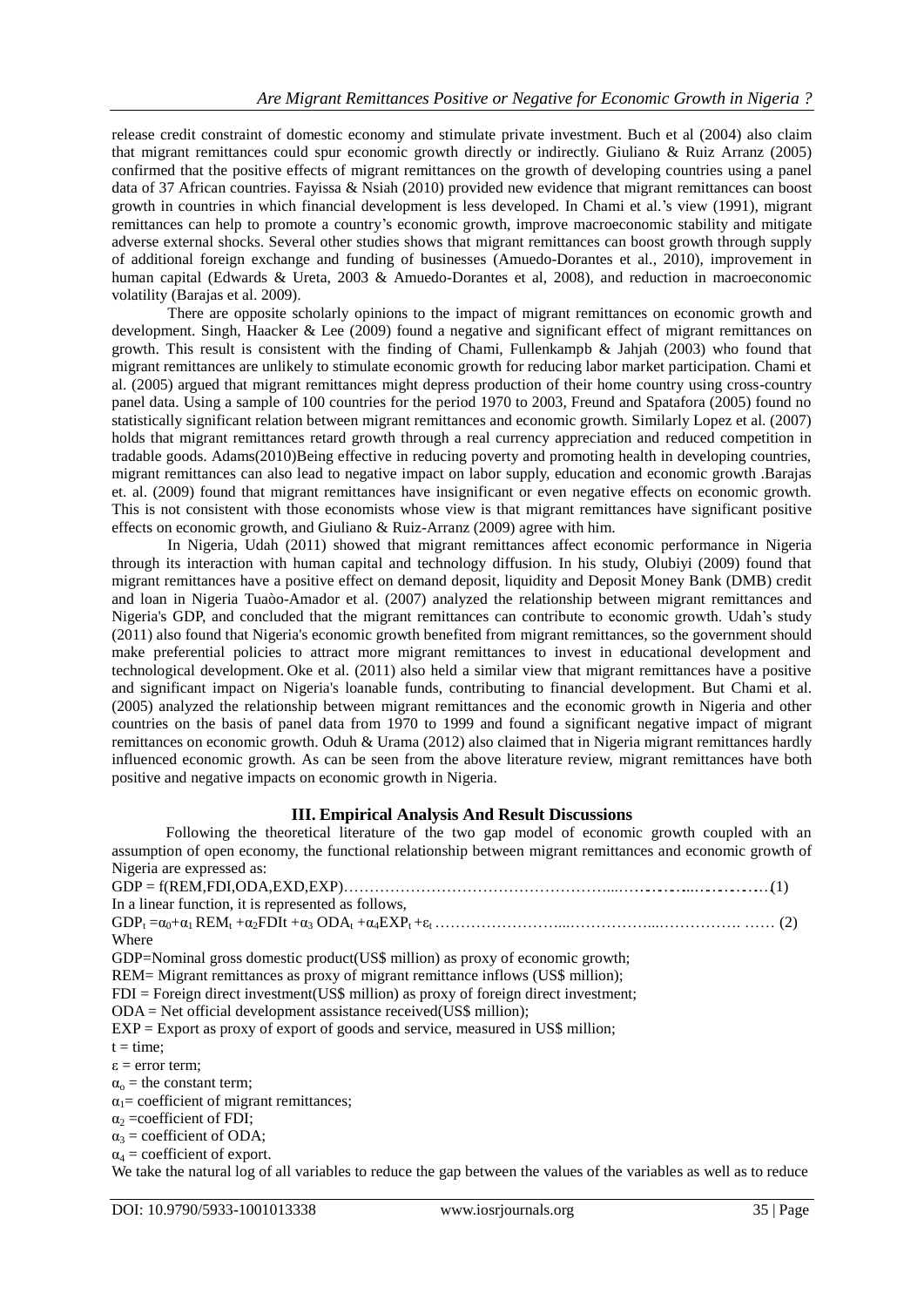the possibility of the heteroscedasticity. Thus:

LNGDPt= α<sup>0</sup> + α1LNREM<sup>t</sup> + α2LNFDI <sup>t</sup>+α<sup>3</sup> LNODAtt+α4LNEXPt+ εt…………………... (3)

A time series data between 1977 and 2014 from the World Bank's World Development Indicators (WDI) is used in this paper. The calculation process of regressions and tests are completed by econometric software Eviews 8.0.We start by testing for stationarity of the individual variables by using the Augmented Dickey– Fuller (ADF, 1981). This test is very important in order to avoid spurious regression. After the series are made stationary (by appropriately differencing them), they can be used in regression analysis.

| Variables          | <b>ADF</b> Values | Critical       | Decision  |
|--------------------|-------------------|----------------|-----------|
|                    |                   | $Values(10\%)$ |           |
| LNGDP/             | 0.957352/         | $-2.610263/$   | I(1)/I(0) |
| $\triangle$ LNGDP  | $-5.493707$       | $-2.611531$    |           |
| LN FDI/            | $-0.862713$       | $-2.611531$    | I(1)/I(0) |
| $\triangle$ LN FDI | /-12.31847        | $-2.611531$    |           |
| LN EXP/            | $-0.476678/-5.9$  | $-2.610263$    | I(1)/I(0) |
| $\triangle$ LN EXP | 75086             | $-2.611531$    |           |
| LN REM/            | $-0.964141/$      | $-2.612874/$   | I(1)/I(0) |
| $\triangle$ ln Rem | $-2.956847$       | $-2.619160$    |           |
| LNODA/             | $-0.961321/$      | $-2.612874/-2$ | I(1)/I(0) |
| $\triangle$ LNODA  | $-5.714982$       | .612874        |           |

**Table 1: Test of Stationarity using Augmented Dickey–Fuller (ADF)**

Table 1 shows the results of ADF test after taking the log and log difference of data. Here ADF test is performed only included the constant term to these variables. The results of the ADF indicate that the variables such as LNREM, LNFDI,LNODA,LNEXP and LNGDP were non-stationary in levels, I[0], but become stationary after first differencing, or integrated of order one, I [1]. That is to say, after completing ADF unit root test we come to know that our data of all variables are stationary by taking log difference of the data series. Hence, we employed Johansen Co-Integration test and the ECM technique to determine the existence of long-run and short-run relationship between the variables. Table 2 shows a summary for the co-integration test. Trace statistics as well as Maximum Eigen values suggested that there is at most one co-integration vector because both trace statistics and maximum Eigen value are greater than critical value at 5% level of significance. Thus it is deduced that a long run relationship exists among the variables .The estimated equations can be written as:

### LNGDP= -0.055650LNREM-0.042448LNFDI+0.026419 LNODA+1.338652LNEXP

It can be seen from the co-integration equation that each variable affects the growth of GDP through a long-term equilibrium relationship. Migrant remittances and FDI have a negative effect on economic growth, and ODA and exports have a positive effect on economic growth. For every 1% increase in migrant remittances and FDI, GDP will be reduced by 0.06% and 0.04%, respectively; for every 1% increase in ODA and exports, GDP will increase by 0.03% and 1.34%, respectively.

| Table 2. Co-mitteration Test Results |            |                        |                |             |                |  |
|--------------------------------------|------------|------------------------|----------------|-------------|----------------|--|
| <b>Null</b>                          | Maximum    | <b>Trace Statistic</b> | 5%             | Prob. Value | Hypothesized   |  |
| Hypothesis                           | Eigenvalue |                        | Critical Value |             | No. of $CE(s)$ |  |
| $r=0$                                | 0.643279   | 83.02281               | 69.81889       | 0.0031      | None $*$       |  |
| $r \leq 1$                           | 0.545366   | 45.91393               | 47.85613       | 0.0753      | At most 1      |  |
| $r \leq 2$                           | 0.255972   | 17.53650               | 29.79707       | 0.6004      | At most 2      |  |
| $r \leq 3$                           | 0.164433   | 6.892129               | 15.49471       | 0.5902      | At most 3      |  |
| r<4                                  | 0.011734   | 0.424910               | 3.841466       | 0.5145      | At most 4      |  |

|  | <b>Table 2. Co-integration Test Results</b> |  |
|--|---------------------------------------------|--|
|  |                                             |  |

Note:\* denotes rejection of the hypothesis at the 0.05 level.

The ECM is employed when all variables become stationery after converted into first differenced. ECM (-1) means residual of the regression model one period lag of residuals. The value of ECM (-1) is negative but significant at 5% level. Negative coefficient sign of ECM implies the speed of adjustment from disequilibrium to equilibrium and the results show that there is short as well as long run relationship exists between dependent and independents variables. The estimated coefficient of the error correction vector is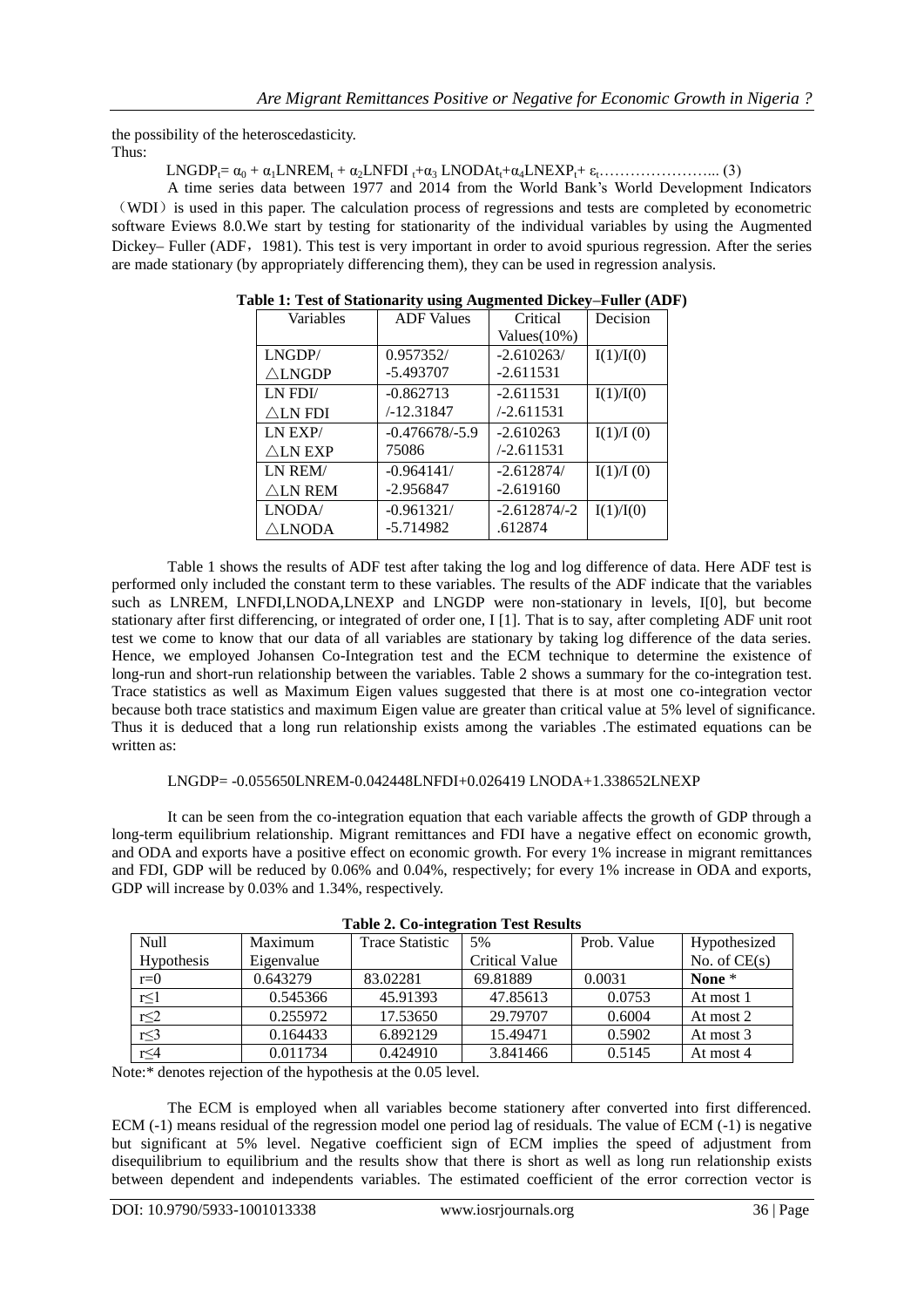-0.032468, implying the speed of adjustment correcting back disequilibrium at the rate of 3.2 % annually. This also shows that approximately 3.2% of the previous year's disequilibrium in the economy is corrected in the long run. Table 3 reported the results of short-run estimate by using Error Correction Model (ECM). The coefficients in the table show that coefficients of migrant remittances and ODA have positive relationship with economic growth while coefficient of FDI is significant negative. The coefficient of export is not significant, which means export does not produce any significant influence on growth in short term.

|                       | $\triangle$ LN GDP | $\triangle$ LNREM | $\triangle$ LN FDI | $\triangle$ LN EXP | $\triangle$ LN |
|-----------------------|--------------------|-------------------|--------------------|--------------------|----------------|
|                       |                    |                   |                    |                    | <b>ODA</b>     |
| $\triangle$ LN GDPt-1 | 0.111455           | $-0.049932$       | 0.129663           | $-0.118006$        | $-0.463405$    |
|                       | (0.28683)          | (0.79274)         | (0.54694)          | (0.32549)          | (0.66508)      |
| $\triangle$ LN        |                    |                   |                    |                    |                |
| $REMt-1$              | 0.024504           | $-0.280586$       | $-0.027486$        | 0.006046           | $-0.091828$    |
|                       | (0.07675)          | (0.21211)         | (0.14634)          | (0.08709)          | (0.17795)      |
| $\triangle$ LN FDIt-1 | $-0.020825$        | $-0.223280$       | $-0.655587$        | $-0.108415$        | $-0.020431$    |
|                       | (0.07469)          | (0.20643)         | (0.14242)          | (0.08476)          | (0.17318)      |
| $\triangle$ LN EXPt-1 | $-0.067168$        | 0.510838          | $-0.369113$        | 0.361440           | 0.762597       |
|                       | (0.26567)          | (0.73425)         | (0.50658)          | (0.30147)          | (0.61600)      |
| $\triangle LNODAt-1$  | 0.032075           | 0.167100          | 0.217717           | 0.061137           | 0.229574       |
|                       | (0.08613)          | (0.23806)         | (0.16424)          | (0.09774)          | (0.19972)      |
| $ECM(-1)$             | $-0.032468$        | $-0.634078$       | 0.166539           | $-0.671822$        | 0.604681       |
|                       | (0.26105)          | (0.72149)         | (0.60530)          | (0.49778)          | (0.29624)      |
| C                     | 0.065131           | 0.269655          | 0.125204           | 0.049049           | 0.096093       |
|                       | (0.05005)          | (0.13834)         | (0.09545)          | (0.05680)          | (0.11606)      |
| R-squared             | 0.020504           | 0.155289          | 0.461882           | 0.203325           | 0.087579       |
| Adj.                  |                    |                   |                    |                    |                |
| R-squared             | $-0.182151$        | $-0.019478$       | 0.350547           | 0.038496           | $-0.101198$    |

Note: The numbers in parentheses are p values and CointEq1 is the error correction term.

Interpretation of VEC models requires that stability condition be met. If the specified model is stable, it is invertible. If right number of lags is selected, then VEC should be stable. Figure 2 depicts the stability of VECM. All the inverse roots of characteristic polynomial lie inside the unit circle. Therefore, the error correction model we used in the paper is stable.





### **IV. Conclusion And Policy Recommendations**

On the basis of Nigeria's specific annual time series data for 37 years, this paper uses Johansen method of co-integration and error correction mechanism to determine if there exists long run and short-run correlation between migrant remittances and economic growth in Nigeria. It is often argued by many scholars(such as Pradhan,2008; Fayissa & siah,2010;Naeem Hussain ,2009;Emmanuel,2010; Koyameh-Marsh,2012) that